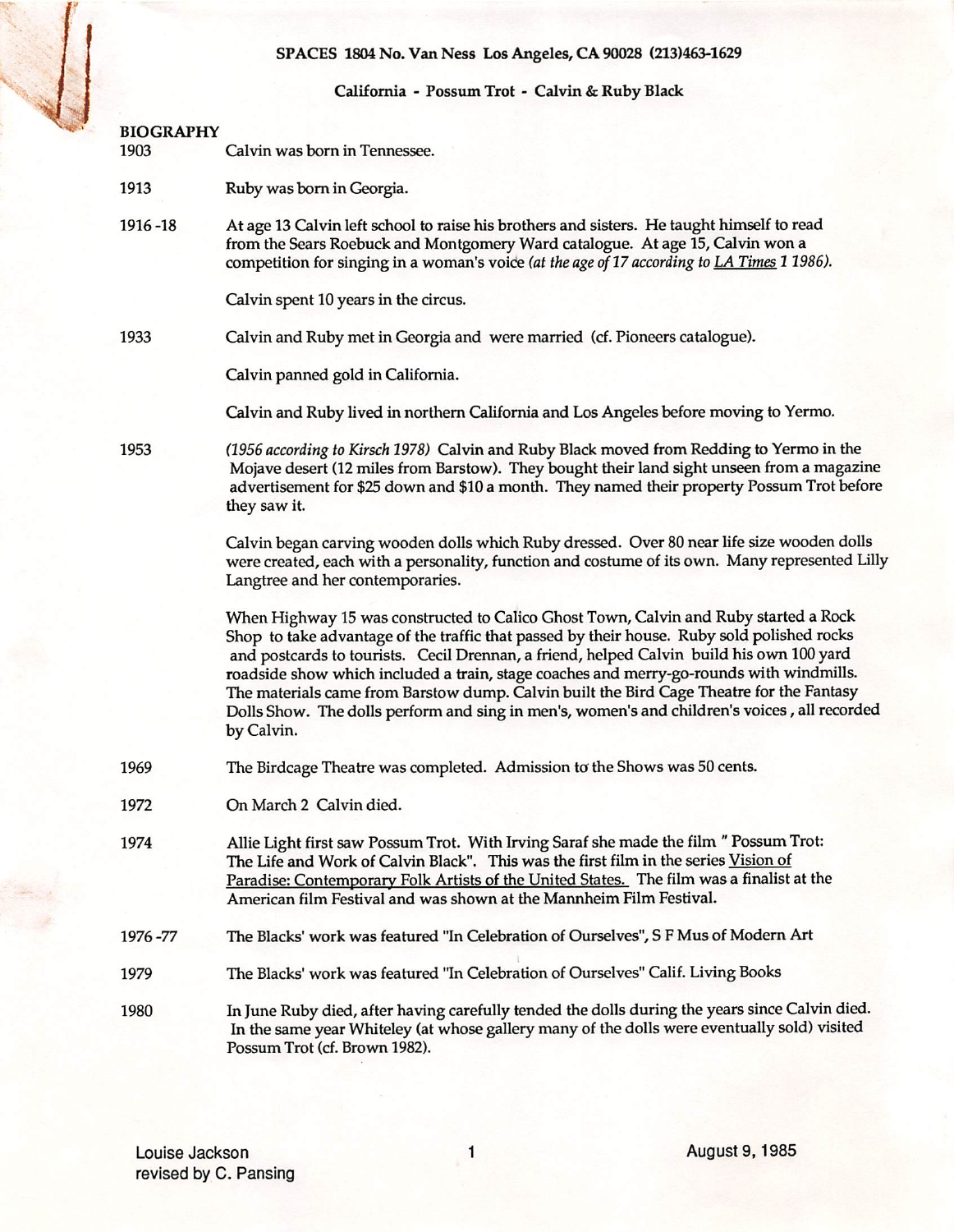# SPACES 1804 No. Van Ness Los Angeles, CA 90028 (213)463-1629

# California - Possum Trot - Calvin & Ruby Black

# BIOGRAPHY

- 1903 Calvin was born in Tennessee.
- 1913 Ruby was born in Georgia.
- 1916 -18 At age 13 Calvin left school to raise his brothers and sisters. He taught himself to read from the Sears Roebuck and Montgomery Ward catalogue. At age 15, Calvin won a competition for singing in a woman's voice (at the age of 17 according to LA Times 1 1986).

Calvin spent 10 years in the circus.

1933 Calvin and Ruby met in Georgia and were married (cf. Pioneers catalogue).

Calvin panned gold in California.

Calvin and Ruby lived in northem California and Los Angeles before moving to Yermo.

1953 (1956 according to Kirsch 1978) Calvin and Ruby Black moved from Redding to Yermo in the Mojave desert (12 miles from Barstow). They bought their land sight unseen from a magazine advertisement for \$25 down and \$10 a month. They named their property Possum Trot before they saw it

> Calvin began carving wooden dolls which Ruby dressed. Over 80 near life size wooden dolls were created, each with a personality, function and costume of its own. Many represented Lilly Langtree and her contemporaries.

When Highway 15 was constructed to Calico Ghost Town, Calvin and Ruby started a Rock Shop to take advantage of the traffic that passed by their house. Ruby sold polished rocks and postcards to tourists. Cecil Drennan, a friend, helped Calvin build his own 100 yard roadside show which included a train, stage coaches and merry-go-rounds with windmills. The materials came from Barstow dump. Calvin built the Bird Cage Theatre for the Fantasy Dolls Show. The dolls perform and sing in men's, women's and children's voices, all recorded by Calvin.

- 1969 The Birdcage Theatre was completed. Admission to the Shows was 50 cents.
- 1972 On March 2 Calvin died.
- 1974 AUie Light first saw Possum Trot. With Irving Saraf she made the film " Possum Trot: The Life and Work of Calvin Black". This was the first film in the series Vision of Paradise: Contemporary Folk Artists of the United States. The film was a finalist at the American film Festival and was shown at the Mannheim Film Festival.
- 1976 -77 The Blacks' work was featured "In Celebration of Ourselves", S F Mus of Modem Art
- 1979 The Blacks' work was featured "In Celebration of Ourselves" Calif. Living Books
- 1980 In June Ruby died, after having carefully tended Ihe dolls during the years since Calvin died. In the same year Whiteley (at whose gallery many of the dolls were eventually sold) visited Possum Trot (cf. Brown 1982).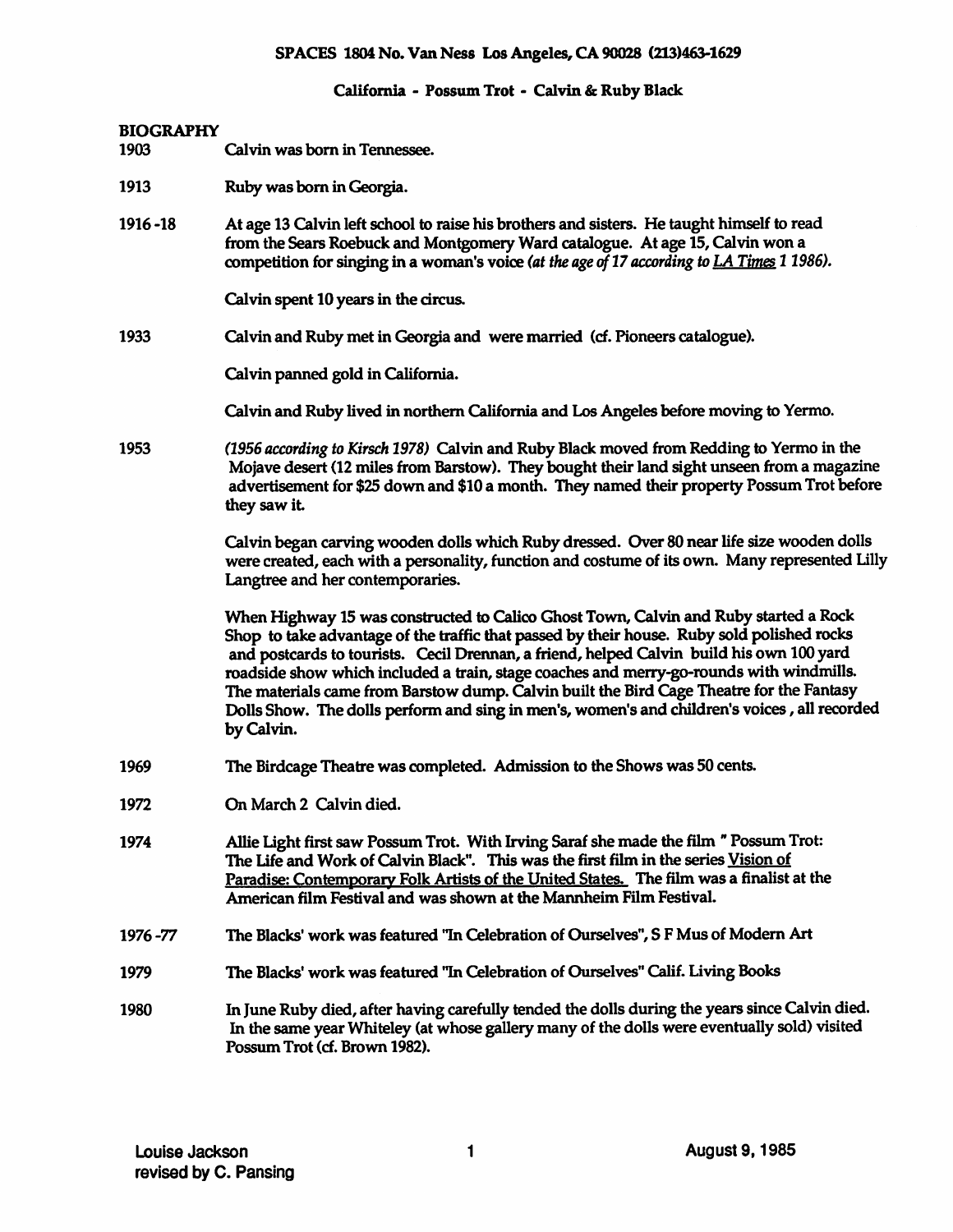# California - Possum Trot - Calvin & Ruby Black

# **BIBILIOGRAPHY**

# ALBERTS, Ulvis

1981 "Possum Trot and the Fantasy Doll Show". 19 Magazine. (May).

# BISHOP, Robert

1974 American Folk Art Sculpture. New York: E. P. Dutton and Co.

# BROWN, Susan

1982 Tossum Trot". Connoisseur, v. 211, no. 847, pp. 8-12.\*

# FLETCHER, Nina

1957 The Abby Aldrich Rockerfeller Collection. Boston: Little Brown and Co,

# GIBBS, Jocelyn

1986 "Visions of Home". The Whole Earth Review, pp. 106-112 \*

1987 "Strange Poems in the Landscape: Folk Art Environments" Sculpture. Sept/Oct, pp. 30-33.

HEMPHILL, Herbert W. and Julia Weissman. 1974 Twentieth Century American Folk Art and Artists. New York: E.P. Dutton and Co.\*

# JACKSON, Louise and Seymour Rosen

1986 "Folk Art Environments in California", The Cat and a Ball on a Waterfall. Oakland Art Museum. \*

# JAPENGA, Ann

1986 "The Reincarnation of Possum Trot Theater" LA Times, Dec. 7.\*

# JONES, Tamara

1981 "Possum Trot's 'Orphans' Find Home at Gallery". Los Angeles Times. (Februaruy 1). \*

# KIRSCH, Jonathan.

1978 "Four (California Visionaries: Lost and Found Art". New West. (May 8). \*

# LARSEN-MARTIN, Susan and Lauri Robert Martin

1984 Pioneers in Paradise: Folk and Outsider Artists of the West Coast Long Beach Museum of Art

# LAWRENCE, Jeanne C

'Possum Trot: Folk Art, Fluke or Art Brut. An examination of perspectives toward non-traditional art in the twentieth century and their application to (Calvin and Ruby Black's "folk art environment". Unpublished paper.\*

LOYE, Kathryn<br>1981 ''Possum Trot: A Folk Art Environment by Calvin and Ruby Black". <u>Photo</u> Bulletin (G.Ray Hawkins Gallery, Vol.14. No.8). \*

# ROSEN, Seymour

1979 In Celebration of Ourselves. San Francisco: California Living Books. \*

# STERN, Jane and Michael

1977 Amazing America. New York: Random House.\*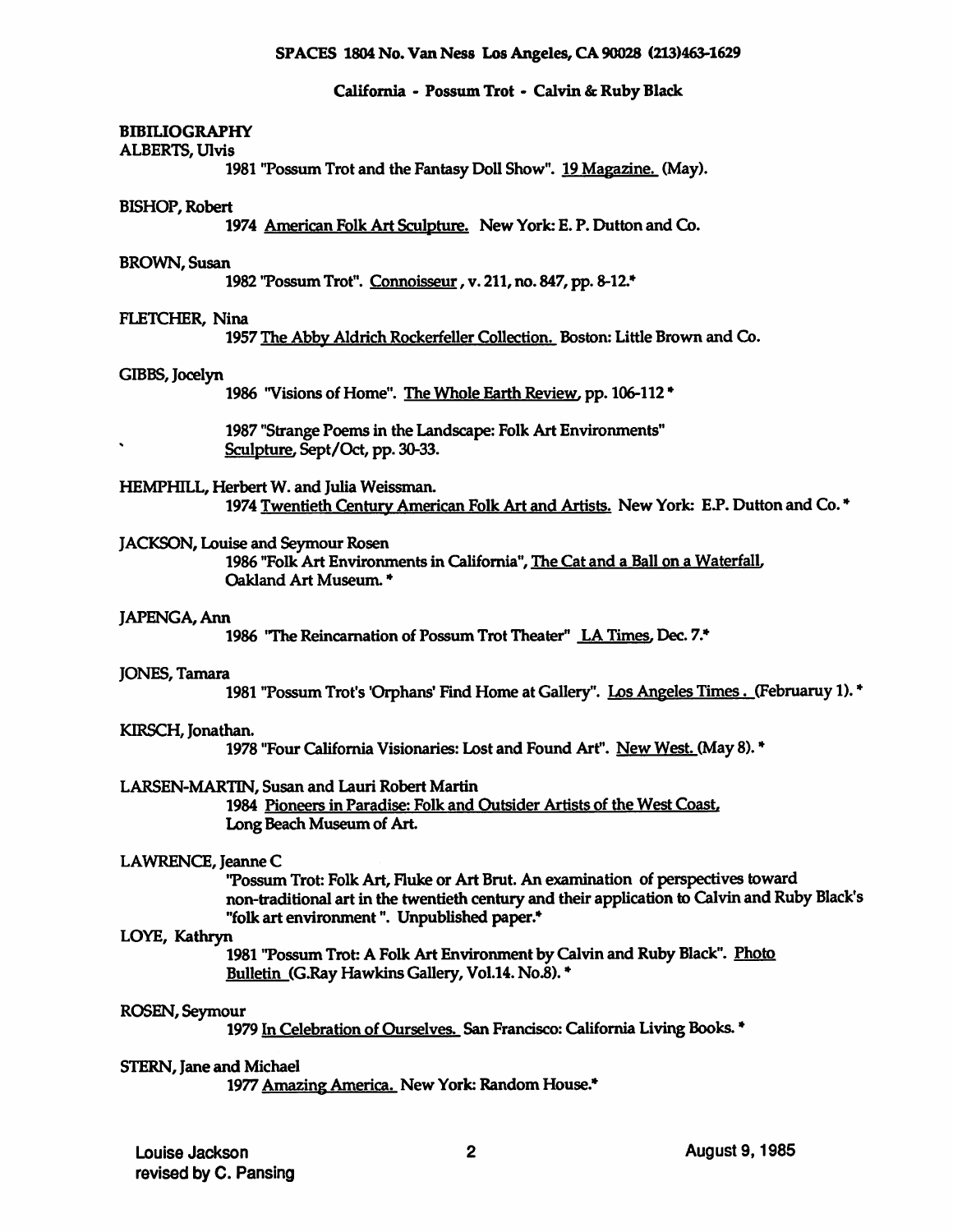# SPACES 1804 No. Van Ness Los Angeles, CA 90028 (213)463-1629

# California - Possum Trot - Calvin & Ruby Black

# THOLLANDER, Earl

1971 Backroads to California (sketches and trip notes). Sunset Books. \*

# VAN DER ELSKEN, Ed

early 1960's Sweet Life. Harry Abrams. \*

# WARD, Daniel Franklin

1984 Personal Places; Perspectives on Informal Art Environments Bowling Green: Bowling Green University Press. \*

# WEISSMAN, Julia

1982/1983 "Environmental Folk Art: an Ancient Tradition in a Modem World". The Clarion, pp. 32-37. \*

### WILSON, Jane

1971 "Possum Trot". West Magazine. (June 20).

1986 The Ties that Bind: Folk Art in Contemporary American Culture. The Contemporary Arts Center, Cincinnati, Ohio. \*

(♦ - references in SPACES ardiives)

# **EXHIBITS**

"In Celebration of Ourselves", San Francisco Museum of Modern Art, Dec 3, 1976 - Jan 23, 77 Curated & Photographed by Seymour Rosen

G. Ray Hawkins Gallery, Dec. 15,1981-Jan. 23,1982

"The Dreambuilders of California", Photographs of Possum Trot, The Chevron Gallery, San Francisco, April 9-May 25,1984.

"Pioneers in Paradise: Folk and Outsider Artists of the West Coast", Long Beach Museum of Art travelling exhibit, November 25,1984-January 20,1985.

Whiteley Gallery, American Folk Art, 1985

"Divine Disorder: Folk Art Environments of California", Triton Museum of Art, Santa Clara, October 26-December 1,1985

New York Museum of American Folk Art, 1986

"Gat and a Ball on a Waterfall: 200 Years of California Folk Painting and Sculpture", Oakland Museum of Art, March 22-August 3, 1986

"The Ties that Bind: Folk Art In Contemporary American Culture", the Contemporary Arts Center, Cincinnati, Ohio, November 21,1986-January 10,1987

"Different Drummers," Park Avenue Atrium Gallery, December 1.1986-January 23,1987. Curator Ludwig Datene. 74 works from the Museum of American Folk Art collection including works by Sam Doyle, David Butler, etc.

Folk Art exhibit. Orange Coast College Art Gallery, April 4-May 2, ? Louise Jackson and 3 revised by C. Pansing

August 9,1985